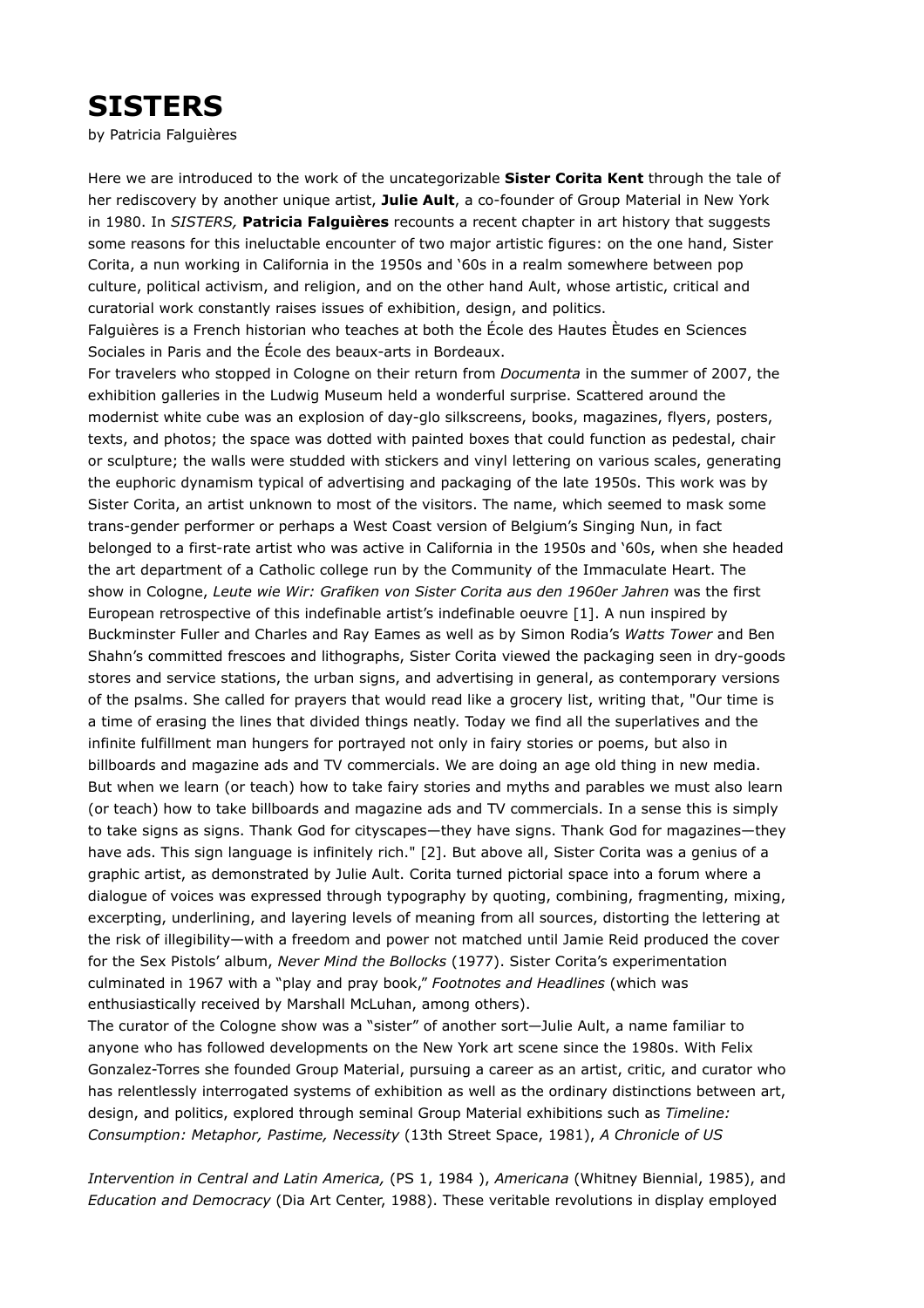a cut-and-paste policy across a range of media in order to juxtapose mass-produced items and artifacts, signs and artworks, labels, texts and figures, all in a graphic setting. Group Material's tactics transformed the exhibition into a forum that "provide[d] tools for critical thinking and analysis, access to information, visual thinking, pleasure, and so on," thereby taking a sledgehammer to the walls that divided art from politics. Exploiting posters on the sides of buses and street-corner billboards, Group Material's exhibitions, like those of Gran Fury and General Idea during the same period, contributed to the dismantling of the "white cube." Since 1996 Ault has consistently challenged, though her exhibitions and texts, what she calls modernism's "dispassionate display": its automatic style of hanging—works uniformly aligned along a wall, at eye level, isolated and framed, ballasted with the authority of artistic hierarchies—generates "hierarchical descriptions of culture" that protect the fine-art market from being mistaken for a market stall. In her shows with Martin Beck ( *Outdoor Systems, Indoor Distribution,* Berlin, 2000; *Installation,* Vienna, 2006) and her writings (this year a magisterial foreword to *Lighter,* the lavish printed retrospective of her own "displays," published by Wolfgang Tillmans), Ault has pursued the work of deconstructing galleries and restoring art to the public sphere. Through the shows she has curated, she continues to undermine the division of labor that is key to the professionalization of art: "Embedded in the artist/curator distinction is the assumption that artists make things and curators present them: that artistic processes are speculative and subjective, while curators' methods are interpretative and analytic. We know, though, that aesthetic and informational contexts for presentation of work are integral to people's experiences of art. It is not, then, in artists' interests to yield critical and contextualizing functions to curators." In 1996, at the Drawing Center then headed by Catherine De Zegher, *Cultural Economies: Histories from the Alternative Arts Movements* proposed an original approach to the alternative scene in New York and the activitism of the 1970s; the approach was simultaneously that of artist, critic, and historian who combined artworks with the documents and ephemera generated by the whole process of research. [3]. It was therefore perfectly logical that in 2000 Ault should suggest that the Hammer Museum in Los Angeles host a show devoted to a figure unknown to the art world, Sister Corita, whose name had been associated solely with a Catholic Community Center in L.A. since the 1980s. [4]. Ault thus exhumed the visionary artist from the hodgepodge of a grassroots community, far beyond the normal scope of art history. She presented Sister Corita not as some picturesque Pop nun, but as an activist and a total artist—an "artist in social communication"—a figure of empowerment in the America of the '60s. As part of the same show, Ault linked Sister Corita to another inspired activist, Donald Moffett, the founder of Gran Fury, one of the most vociferous and creative of the artists' collectives that emerged during the AIDS struggle in the 1980s. Comparison with the protagonists of Act up and Gran Fury lent full relevance to the "oeuvre" of a nun who, as early as the 1950s, had transformed a traditional procession of the Virgin into a vibrant, colorful happening in the streets of Los Angeles (nuns and students made hundreds of signs from fragments of supermarket posters with pictures of hamburgers, Campbell's hot sauce, and giant cans of coffee, while other signs bore statements such as "I Love God," "Join the Party", "Free Eggs," and "God Loves Me," later joined by anti-Vietnam-War slogans), and whose 1964 "Mary's Day" event was a prototype for the 1967 "Summer of Love" celebrated by San Francisco hippies. *Power-Up: Sister Corita and Donald Mofett, Interlocking* (a reduced version of which was hosted by the Ludwig Museum) launched Sister Corita on a dazzling, international post-mortem career. Meanwhile, older Angelenos who had a Catholic education have never forgotten Sister Corita's visual world. Mike Kelley—who as early as 1988 was producing acrylic "poetry paintings" in the spirit of Sister Corita and who later explicitly borrowed from her the banners now associated with him), had declared in an interview a few years earlier with John Miller: "Corita Kent, psychedelic posters, left-wing graphics, and underground comics were the first things I saw and thought of as art." [5]

*Translated from the French by Deke Dusinbere*

1. *At the Wadsworth Atheneum in Hartford, Connecticut, back in 1997, Julie Ault conceived and curated Power Up: Reassembled Speech—Sister Corita and Donald Moffett, Interlocking.* A second